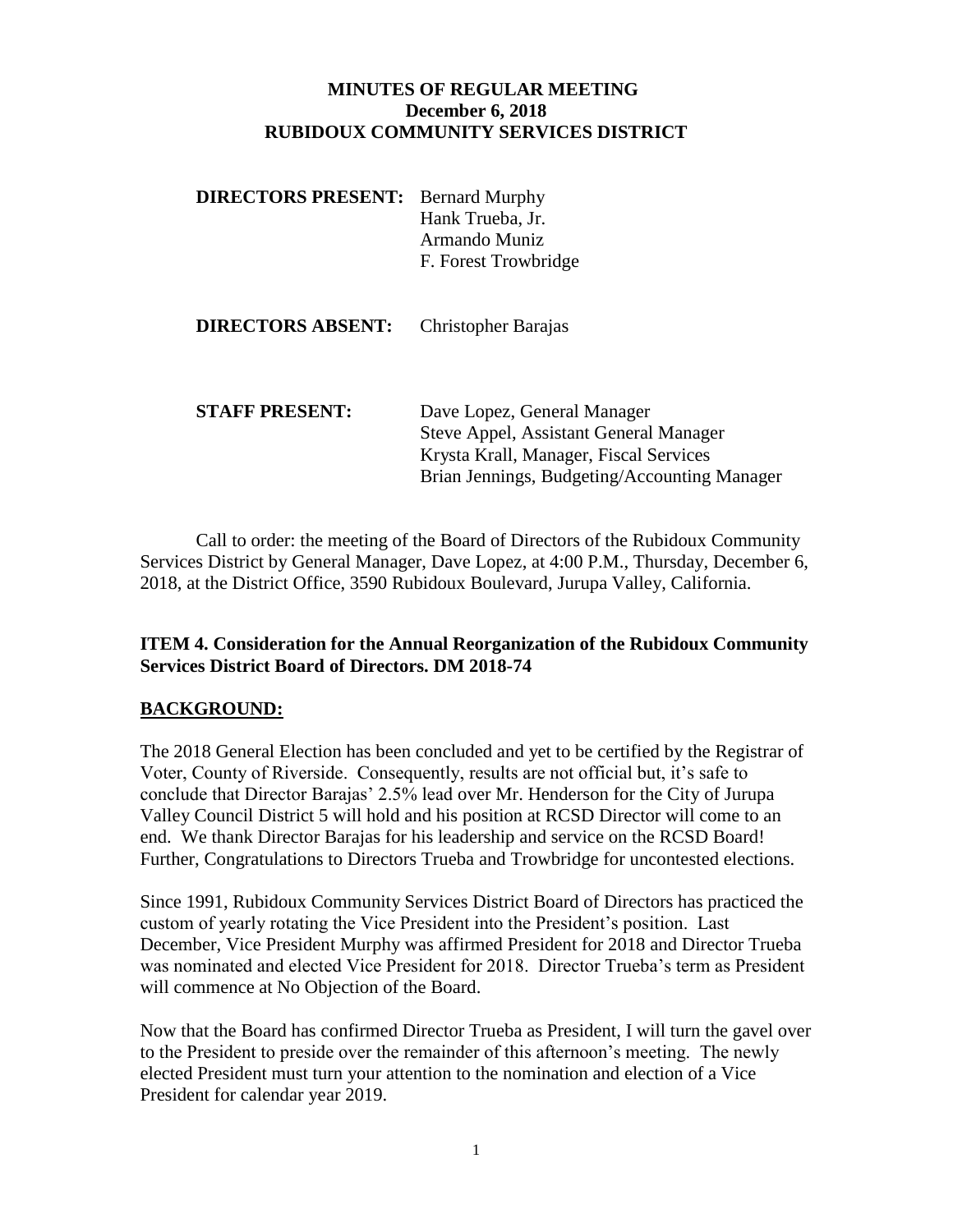**Director Trueba nominated and Director Murphy seconded election of Director Muniz as Vice President for the calendar year of 2019.**

**Ayes – 4 (Murphy, Trueba, Muniz, Trowbridge) Noes - 0**

**The motion was carried unanimously.**

# **ITEM 5. APPROVAL OF MINUTES**

Approval of Minutes for November 15, 2018, Regular Board Meeting.

**Director Muniz moved and Director Murphy seconded to approve the November 15, 2018 Minutes.**

**Ayes – 4 (Murphy, Trueba, Muniz, Trowbridge) Noes – 0** 

**The motion was carried unanimously.**

## **ITEM 6. Consider to approve the Salaries, Expenses and Transfers.**

Consideration to approve December 7, 2018, Salaries, Expenses and Transfers.

**Director Trowbridge moved and Director Muniz seconded to Approve the December 7, 2018, Salaries, Expenses and Transfers.**

**Ayes – 4 (Murphy, Trueba, Muniz, Trowbridge) Noes - 0**

**The motion was carried unanimously.**

## **ITEM 7. PUBLIC ACKNOWLEDGE OF NON-AGENDA MATTERS**

There were no members of the public to address the Board.

## **ITEM 8. CORRESPONDENCE AND RELATED INFORMATION**

The only item of correspondence was an article from the California Water News Daily regarding the announcement of Todd Corbin as the new General Manager of Public Utilities for the City of Riverside.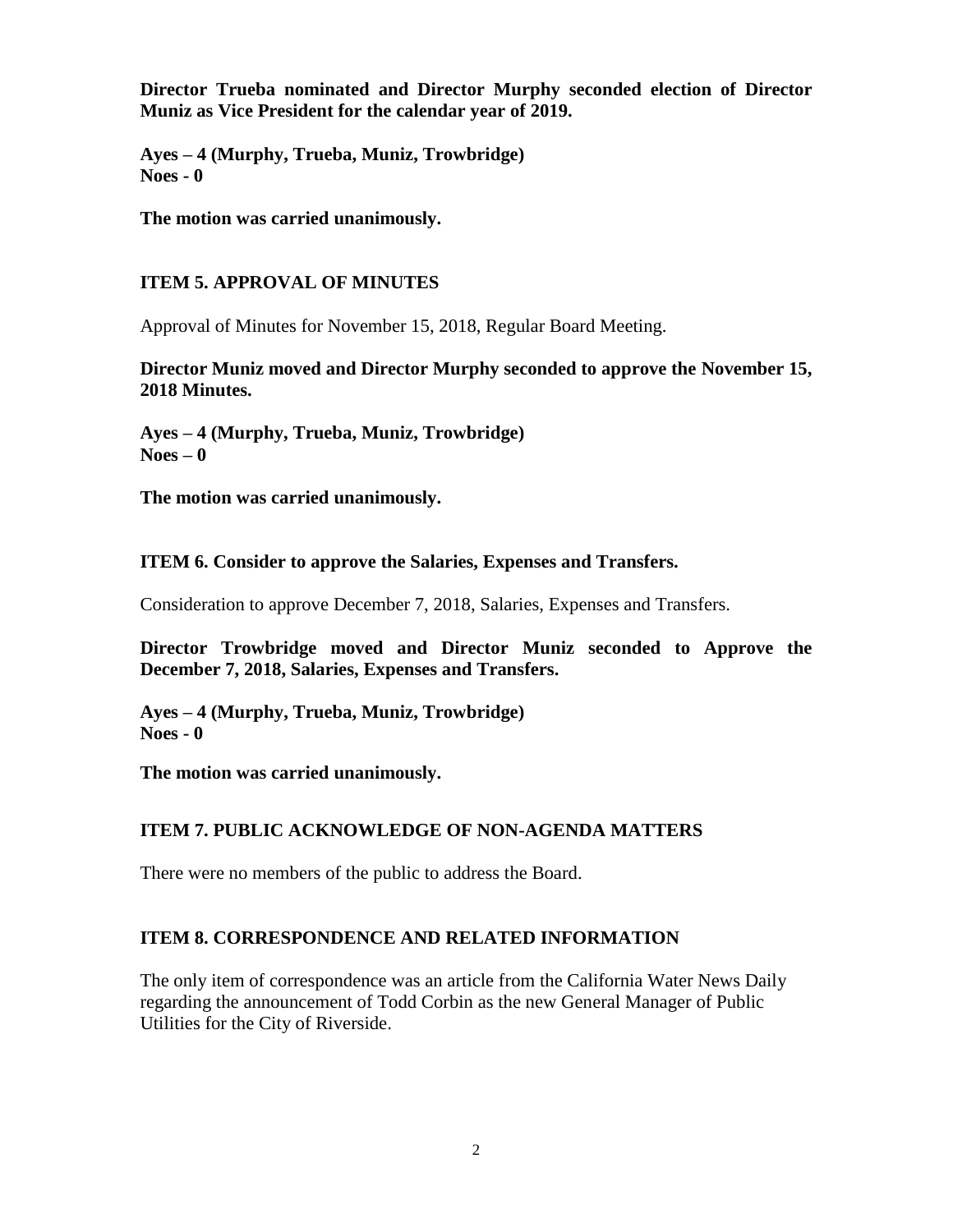## **ITEM 9. MANAGER'S REPORT**

#### **Operations Report:**

Presented at the second Board Meeting of the month.

#### **Emergency and Fire Report:**

Presented at the second Board Meeting of the month.

**ITEM 10. Review Jurupa CSD's Letter Requesting the Formation of a Joint Task Force to Explore and Evaluate the Benefits of Creating a New CSD Serving Our Combined Territories. DM 2018-75.** 

## **BACKGROUND**

Attached for the Board of Directors consideration is a letter from Mr. Todd Corbin, Jurupa CSD, requesting the formation of a "Taskforce" between our respective agencies to explore the benefits of consolidation. As outlined in Mr. Corbin's letter, this taskforce makeup would include two (2) Board Members from each agency with appropriate Staff members. Further, the taskforce would evaluate, but not limited to, the benefits of a centralized administration, economies of scale and benefits, enhanced service delivery, representation, governance and legal.

Be advised, the formation of such a taskforce does not commit either agency to the notion of consolidation.

Should the Board of Directors act in the affirmative to form a "Taskforce" it should be stipulated the Jurupa CSD take a similar Board Action at a regular Board meeting.

**Director Murphy moved to deny any action on the request to form a Joint Task Force to Explore and Evaluate the Benefits of Creating a New CSD Serving combined territories to for the Rubidoux Community Services District. There was no second on the motion, the motion dies.**

**Director Trueba moved and Director Muniz seconded a 2nd motion for a Joint Task Force.**

**Roll Call:**

**Ayes – 2 (Trueba, Muniz) Noes – 2 (Murphy, Trowbridge)**

**The motion was not approved.**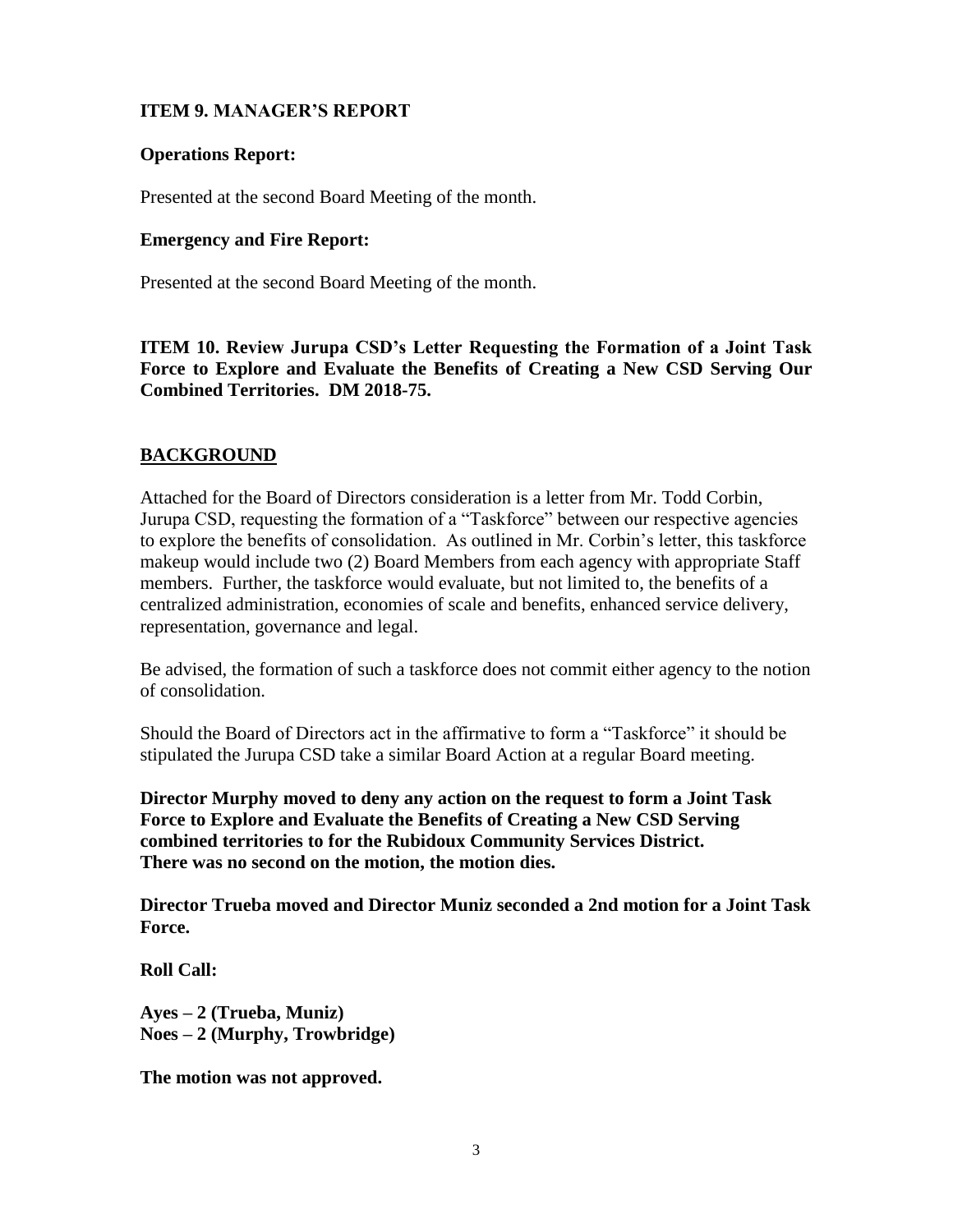**Director Muniz moved for a 3rd motion and Director Trowbridge seconded that the JCSD letter be reintroduced where the Rubidoux Community Services District has all five (5) voting Directors seated.**

**Ayes – 4 (Murphy, Trueba, Muniz, Trowbridge) Noes - 0**

**The motion was carried unanimously.**

**ITEM 11. Consideration to Schedule Annual End–of-Year RCSD Employees Luncheon. DM 2018-76.**

## **BACKGROUND**

About five (5) years ago the Rubidoux Community Services District employees resurrected their end –of-year luncheon. This renewed interest was jump started by the front office Staff. As the Board is aware, *NO public funds are used for the luncheon.* Consequently, the employees' annual luncheon is only made possible through the generous donations made by the Board of Directors and Employees. Directors traditionally donate about \$50.00 toward the annual luncheon. Your donation generally goes towards the purchase of main entrees, beverages, desserts, decorations, plates and cups.

For budget setting, Staff will contact each Director of their intention to donate this year. **This is voluntary.** Furthermore, it is also the purpose of this DM to advise and invite the Board of Directors to the December 19, 2018, (Wednesday), luncheon scheduled for 12:00 PM. Employees and Directors are invited.

**No action necessary.**

**ITEM 12. Request Authorization to Approve Acquisition and Recordation of an Easement for the Jurupa Hills Sewage Lift Station. DM 2018-77.** 

#### **BACKGROUND**

In order to facilitate the rehabilitation and replacement of the existing 50-year old Jurupa Hills Lift Station, the district must acquire an easement for the new lift station must be constructed adjacent to the existing property rather than the same location. The existing lift station is located in a remote area of the Jurupa Hills Golf Course.

Since we do not have the legal right to construct the new lift station on private property without permission, staff is requesting authorization to seek an easement from the private property owner, in this case Mr. Chuck Cox (the owner of the Jurupa Hills Country Club). Staff has already contacted Mr. Cox and he is willing to grant the additional easement at no cost to the District. An Additional factor in this transaction is the fact that no easement document has been found for the existing lift station. Accordingly, this easement will cover the existing property as well as the additional required.